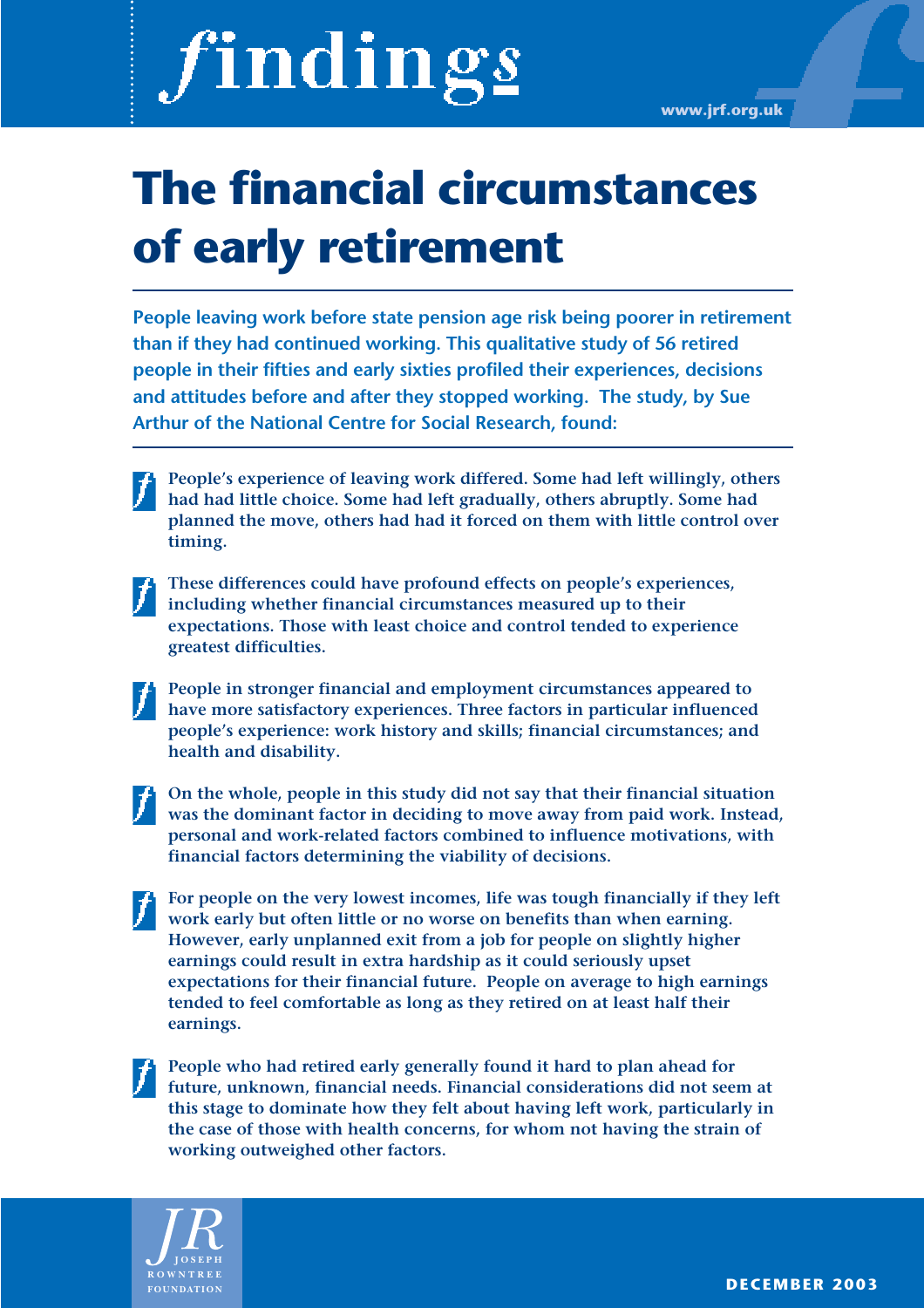#### **Background**

There is a growing number of people, especially men, in their fifties and early sixties who have left paid work and are effectively retired, either deliberately or unwillingly. This raises concerns about whether people will have enough money for their retirement if they leave the labour market earlier than they expected or earlier than is anticipated within the structure of their pension.

This qualitative study looked at the experiences of 56 people (living in 35 households). The key research questions were:

- What role do financial circumstances and awareness play in the decision to move out of work and subsequent experience?
- How does a move into early retirement affect access to and management of financial resources?

#### **Moving towards retirement**

People who move out of work in their fifties are a very heterogeneous group: it is not possible to characterise their experiences as a simple set of circumstances. In this study, choice and control emerged as central in shaping people's experiences. Having a choice about leaving work and control over the circumstances was closely associated with having a strong financial and occupational position. This meant that even in situations where their move out of work was not intended, people in a strong financial and occupational position were able to retain options in terms of the circumstances of their move towards retirement.

Moving towards retirement encompassed two stages: moving out of paid work, and moving into retirement. These could happen at the same time or could be separated by a transition period. The differences in people's experiences were shaped by:

- $\bullet$  the trigger behind the move out of work to what extent the move was externally driven or selfinitiated;
- their prior attitude towards moving out of work permanently;
- the degree of finality of the move towards retirement – to what extent the move was clear-cut or a gradual transition;
- the level of control over the process and timing of the move towards retirement.

#### *The trigger to leave paid work*

Interviewees broadly fell into four groups:

- *People who had decided themselves that they wanted to leave,* as part of a planned strategy. This group had the most choice and control.
- *People who initiated their own move, but in constrained circumstances:* for example, because of their own health or in order to care for a partner, doing so in the hope that they might be able to work again.
- *People who did not initiate their move,* but when it was offered to them felt ready to leave.
- *People who had the move imposed on them,* for example through redundancy, and had not had any plan or wish to finish in paid work prior to that point. This group had the least choice and control over the move out of paid work.

#### *The process of leaving paid work* Again, experience differed:

- *People with the most choice* decided themselves to either continue working in a 'winding down' capacity, or to finish in a clear-cut way.
- *People with the least choice* and control had no say in the timescale of their retirement; they would have liked to work again but were unable to continue or to find a suitable alternative job.

Realising they cannot work again can happen immediately for someone or may take some time. On the whole, people appeared to accept that they were unlikely to work again within a relatively short period of time - one to two years - even when this was not what they had initially wanted. The barriers to returning to work included difficulty in finding or securing an appropriate job, and withdrawal of benefits on returning to work. Where barriers were felt to be too great people chose to manage with less money rather than seek to work again.

#### **Making decisions about leaving work**

The more choice people had over when they left work, and how long they had to prepare, generally made for easier and well-informed decisions. Situations of sudden redundancy or termination of contracts on illhealth or disability grounds allowed little opportunity for shaping a situation, and led to reliance on ad hoc or temporary financial arrangements. Longer transitions allowed people more time to adjust psychologically as well as financially.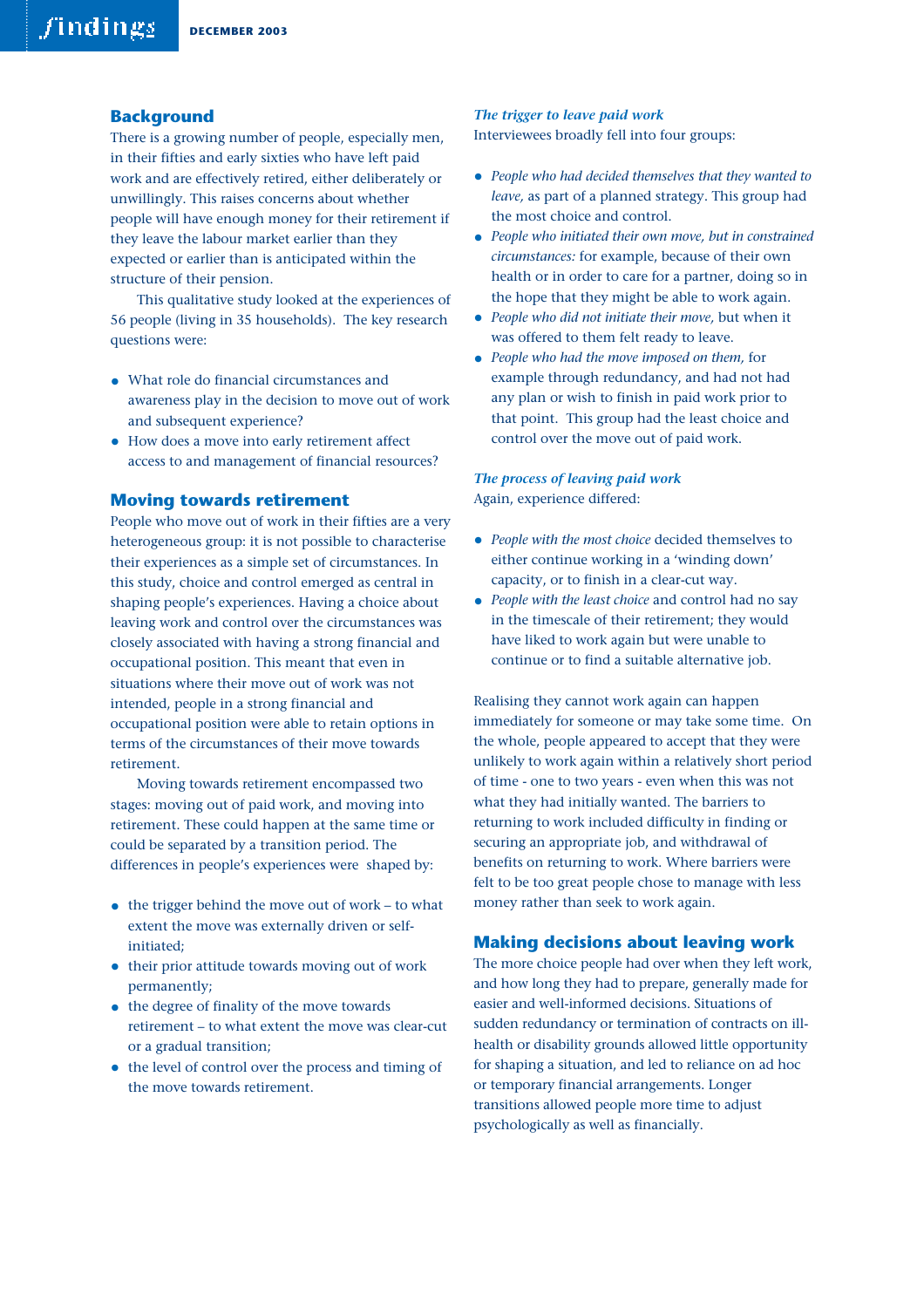People's decision to leave work was influenced by a complex interaction of personal, work-related and financial issues. Decisions tended to be dominated by personal rather than financial motivations, however, although financial factors played a key role in framing the decision.

Where there was an opportunity to take a balanced decision, people did weigh up financial factors alongside other considerations, and it was unusual for people to find themselves worse off after leaving work than they had expected. Financial considerations about leaving work revolved around making comparisons of relative income and expenditure in the immediate or short-term after retirement. People found it relatively easy to find out their likely income and lump sum from a private pension, but harder to find out about and therefore take account of future income from benefits, state pension, or investment income.

#### **Financial transitions on leaving work**

Some people were more likely to experience impoverished circumstances and financially vulnerable situations. The two main negative factors appeared to be an unplanned and abrupt departure from work, combined with a prior work history that had not allowed an opportunity to build up a reasonable occupational or private pension. Starting a private pension too late had in retrospect proved to be a high risk for people with this combination of circumstances. Although the level of past earnings was key in being able to build up a retirement income, a pro-active approach during their working life towards saving for the future could help significantly. The type of pension scheme available to someone through his or her work also made a difference.

People who had low to average earnings during their lifetime and faced restricted options when deciding whether to leave work found themselves having to make difficult decisions, and this affected their future financial situation. For some it simply meant expecting to spend the rest of their life dependent on state benefits and state pension. For those on the very lowest incomes, this meant their situation was little or no worse than before; life remained financially tough. Those on slightly higher earnings could face extra financial hardship. If they had a private pension but it was not sufficiently large to draw at the point they retired, they were placed in a very difficult period of having to wait for a number of years until they reached pension age.

#### **Living with early retirement – attitudes and rationales**

People generally found it hard to think about and therefore plan in any specific way for future eventualities. There appeared to be little consideration of the fact that they may find themselves retired for ten years or so longer than they might have expected. Among people on very low incomes, planning for the future was not an option; they were managing on a week-by-week basis. However, a lack of planning was also underpinned by the difficulty in thinking ahead to what might happen.

Two things enabled people to feel a sense of financial security and control about their future:

- having a guaranteed known pension income that was enough to fund necessities and at least some extras, and
- having some savings and a house that they owned outright. The house in particular provided a critical sense of a 'safety net'.

Finances were, however, not necessarily of primary importance in people's lives, and some people were pleasantly surprised at their ability to manage on lower incomes. For some, leaving work had been linked to difficult circumstances and/or fears over health; for these people, having their health and having time out of work to enjoy life tended to dominate their feelings. However, further research would be needed to see if people feel similarly once they are ten or twenty years into retirement.

#### **Conclusions and policy implications**

The research identified a number of vulnerable groups or sets of circumstance. These are people who have not built up a reasonable retirement income, through personal or occupational pension schemes, and who have little in the way of additional savings or investment policies. This may be due to having low or modest incomes from earnings and/or periods out of work, and includes women who have no pension rights in their own name.

In addition, people in their fifties and early sixties may have little or no choice about leaving their job, and can then find it difficult and increasingly dispiriting trying to find other paid employment. The Government has sought to support and encourage older people to remain in or return to work through a range of different measures. It is important, however that the sorts of jobs on offer should not only be